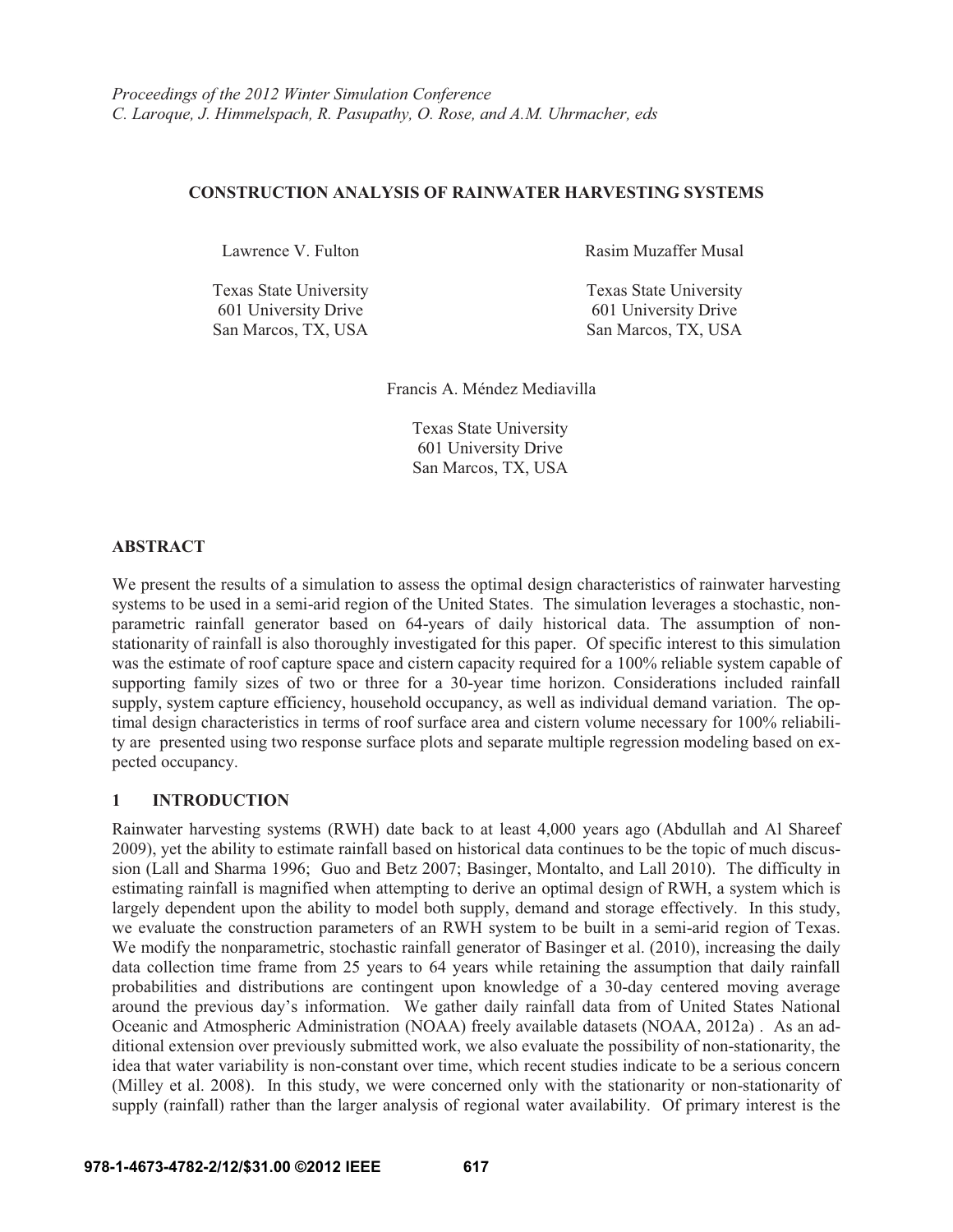required roof surface area and cistern volume to design a system capable of supporting all of a small family's water needs with 100% reliability (defined as the complement of the percent of time the tank is empty) in a semi-arid region of Texas and based on analyses of supply, demand, efficiency, occupancy, and other distributions. The results of the analyses are summarized in a response charts and a fitted multiple regression equations, another useful extension, which is also potentially useful for water planners in this region of Texas.

The significance of this study is multifold. First, the study extends previous non-parametric rainfall generators longitudinally. Second, the study evaluates non-stationarity of rainfall as part of a potential rainfall estimator. Third, it provides a mechanism for determining the optimal roof surface area and cistern size for the construction of an RWH that is 100% reliable. Fourth, the conclusions from the study informed the real-world construction of an author's RWH.

This study also expands and improves a paper currently under journal consideration in several major ways. First, we extend the analysis of rainfall generators to explore for non-stationarity of rainfall in the geographic region, a unique contribution in itself. Second, we provide separate surface response plots for given family sizes (rather than an analysis for a single family unit), which are in themselves more useful to RWH system planners. (While we only report family sizes of two and three, additional runs will be reported.) Third, we provide curve fitting models via regression that allow planners to have estimates of what building requirements are likely to be needed. Fourth, we evaluate the portability of models across family sizes (demand ranges). None of this work has been published or presented previously by the authors.

 This paper proceeds as follows. First, the methods and materials are presented in Section 2. Section 2.1 (Study Design) elucidates the balance equations of the simulation model, while Section 2.2 (Study Setting) provides a portrait of the geography, underscoring the importance of the study. Section 2.3 (Rainfall Generator) discusses the rainfall generator model, while Section 2.4 (Simulation Flowchart) provides a discussion of the flowchart used for the continuous simulation. Section 3 provides the results and discussion of all models (including the response surface chart and fitted multiple regression model), while Section 4 provides conclusions.

# **2 MATERIALS AND METHODS**

# **2.1 Study Design**

Figure 1 is an original diagram of a commonly accepted rainwater harvesting system, and this diagram provides the basis for the study design. Rainwater flows from the roof and is largely (but not completely) captured by guttering systems usually equipped with some sort of debris filter system (such as screens). Some of the initial rainwater is flushed out of the system in order to eliminate contaminants (such as bird feces) that accumulate on the roof. Water then passes through one or more gross filters on the way to storage in a cistern. A pump transfers water from the system to a pressure tank (possibly through additional filtration first). On demand, water is transferred through multiple filters of decreasing size (e.g., 50 micron, 5 micron, and perhaps, 3 micron). One or more of these filters are likely to be charcoal based. For potable water systems, the water is typically exposed to ultraviolet light prior to entering the house. Excess water is ejected out of the system, sometimes to non-potable tanks for irrigation of plants. This design is typical of RWH systems (*Texas Manual on Rainwater Harvesting Manual* 2005).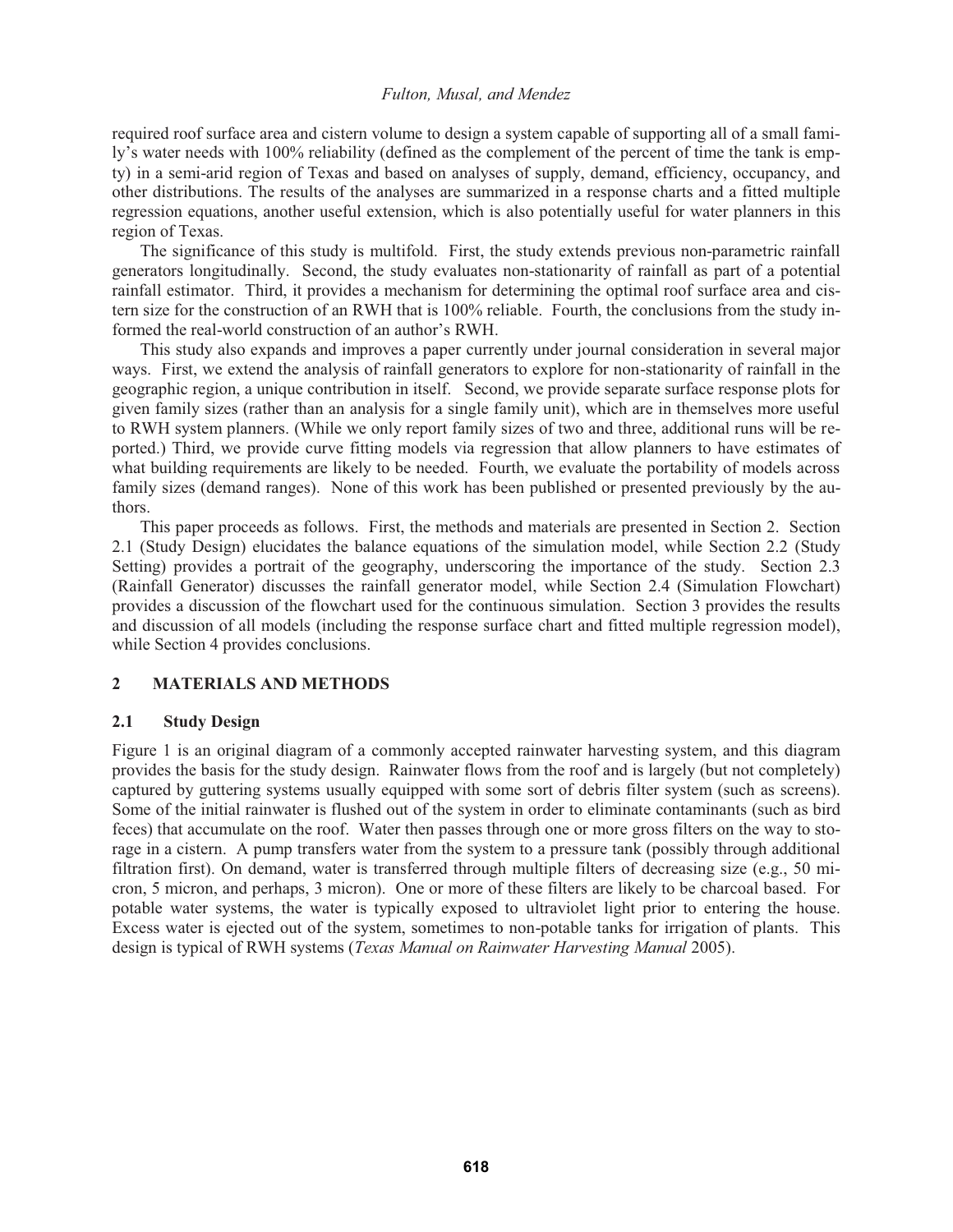

Figure 1: A typical RWH system is shown.

 Although generating quality water is a major concern of RWH systems, it is also well-researched (Evans et al., 2006 and Magyar et al., 2007). This study focuses on estimating the proper design necessary to meet demand quantity. One of the most common issues in constructing a RWH system is that of determining the optimal capture surface size and storage space especially given uncertainty regarding supply (rainwater frequency). Insufficient capture surface will generate insufficient water for the required demand. Insufficient storage capacity will result in inability to provide water during periods of no rain. Because of the complexity associated with the analysis of these two elements and the requirement to solve for balance equations associated with supply, demand, and overflow, this study leveraged continuous simulation. The balance equation for the simulation is Equation (1).

$$
V_t = \sum_{i=0}^{i=t} Max\{0, V_{t-1} + C_t - D_t - O_t\}
$$
\n(1)

In this equation,  $V$  is the volume in the tank,  $C$  is the supply of rainwater from the roof,  $D$  is the demand for purified rainwater, and *O* is the overflow. These variables are indexed by time measured in days, *t*. Therefore, the volume at time *t* is the maximum of zero (volume is obviously positive, semidefinite) or the sum of the previous day's cistern water volume plus the current day's rainfall minus the current day's demand minus any overflow (a function of tank capacity).

### **2.2 Study Setting and Data**

This study's setting is San Antonio, Texas, as one of the authors was to build a home using 100% rainwater recapture. Data for the study were freely available from the NOAA (2012a), and the closest reporting station (the San Antonio International Airport) was selected as most representative.

 The authors sought to ensure that the system was 100% reliable; and to do so required careful analysis, as San Antonio is a semi-arid region that routinely experiences droughts and has a rainfall median of only 28.53 inches based on the past 64 years of data (NOAA, 2012b). The concern for having reasonable rainfall estimates was clear. While historical data provided excellent base runs, the stochastic nature of rainfall made the need for rainfall generators that better reflected the randomness of the system necessary. An investigation of rainfall supply stationarity was an addition necessary to evaluate whether additional tank capacity or capture surface might be needed in the future; and perhaps, forecast when it might be needed.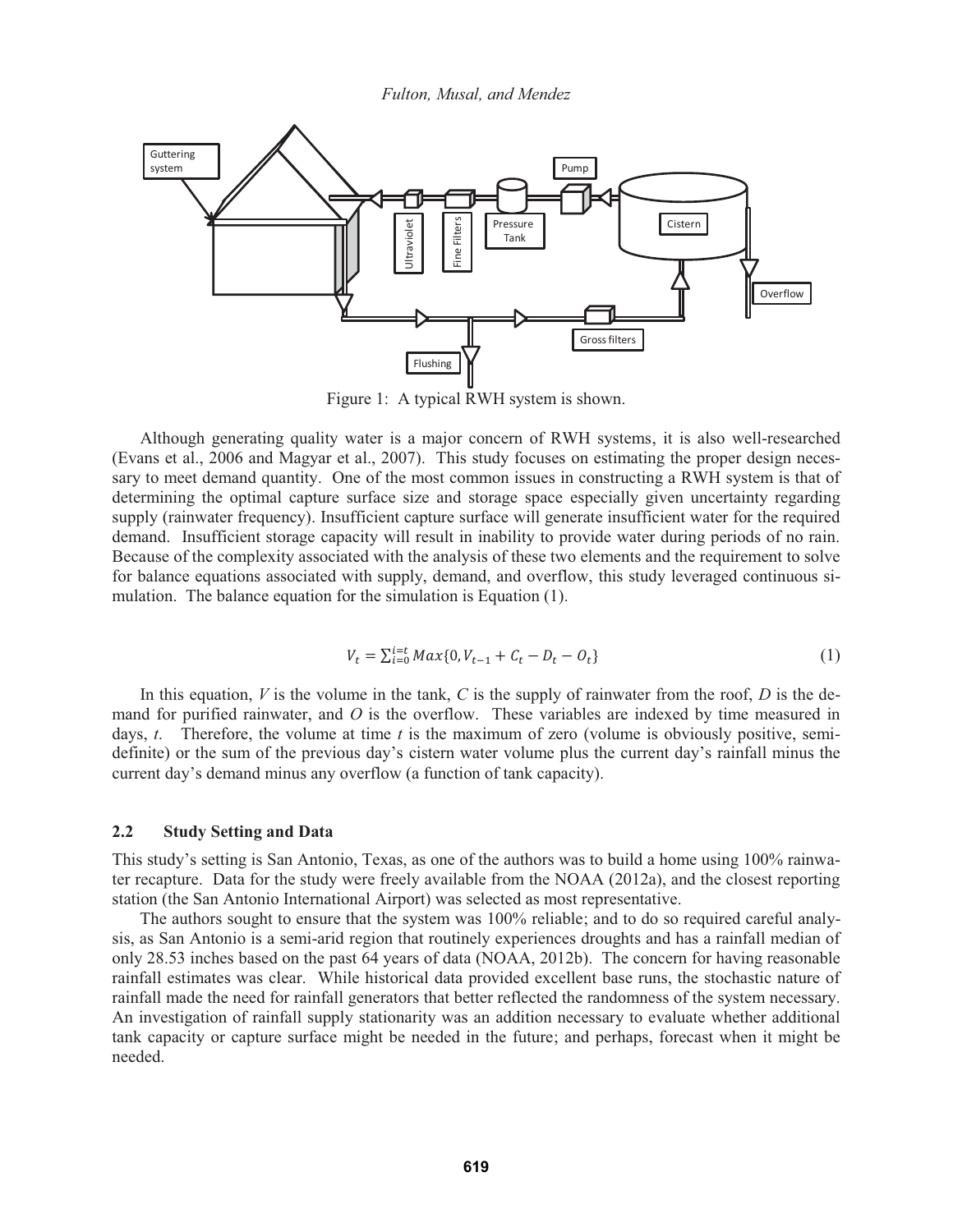### **2.3 Rainfall Generator**

Two potential rainfall generators were therefore evaluated. The first generator was based on Basinger et al. (2010). The probability of rainfall on day *t* was a function of day *t-1* only; however, a yearly trend was not evaluated. More specifically, a 30-day centered analysis of the probability of rain on day *t-1* was used to determine if rainfall would occur on day *t*. If it did occur, then the frequency of rain was evaluated. Each day of the year had its own separate Bernoulli probability of rain (one-step Markov Chain); however, the model assumed stationarity of rainfall.

 As a separate analysis, we decomposed the 64 years of rainfall by year and by month. This decomposition provided a secondary demand stream for analysis; however, no trend emerged, although monthly seasonality was confirmed. While annual rainfall variability appeared to increase somewhat, this change was not statistically meaningful. Since the first model adapted from Basinger (2010) already accounted for monthly effects (seasonality) by using a 30-day centered moving average, this component of the decomposition model was already evaluated. Therefore, the modified Basinger (2010) model was accepted as reasonable. Figure 2 shows the median rainfall as well as the  $5<sup>th</sup>$  and  $95<sup>th</sup>$  percentiles for all years containing full monthly data. Figure 3 illustrates the monthly distribution of rainfall.



Figure 2: Rainfall distribution by year is shown.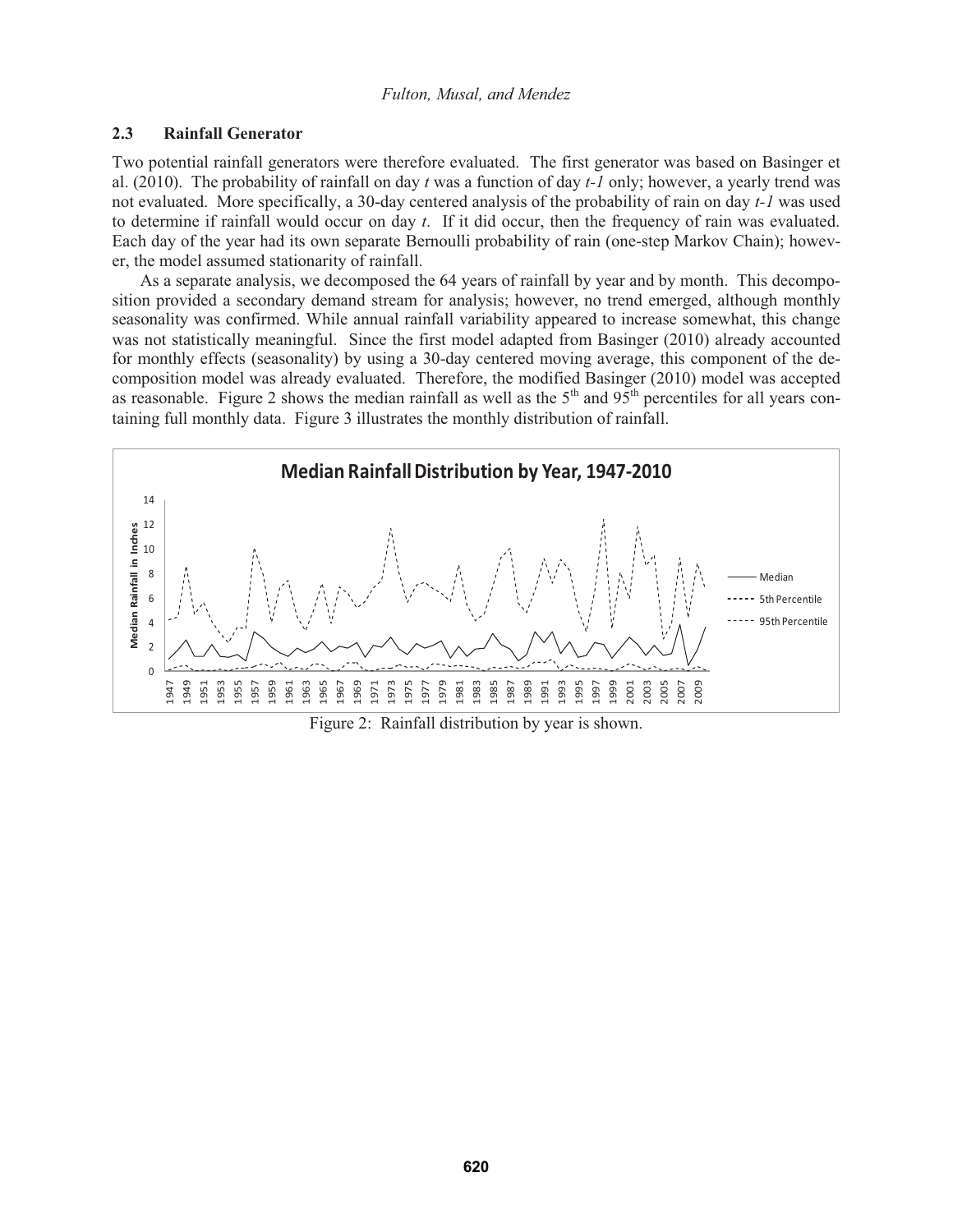



Figure 3: Rainfall distribution by month is shown.

What was interesting to note is the absence of a reasonable trend effect in any model using monthly and yearly data . Figure 3 depicts the monthly distribution of rainfall (inches) and illustrates relatively larger variability of rainfall during the summers and falls. Figure 4 shows the rain frequency by day and 30-day centered moving averages. A noticeable drop in the rain probability occurs during the summer months.



Figure 4: Rainfall frequency by day and 30-day centered moving averages (solid line) are shown.

 When rainfall does occur, the distributions by day are depicted in Figure 5. A high degree of variability in the distributions exist between the months of March and October.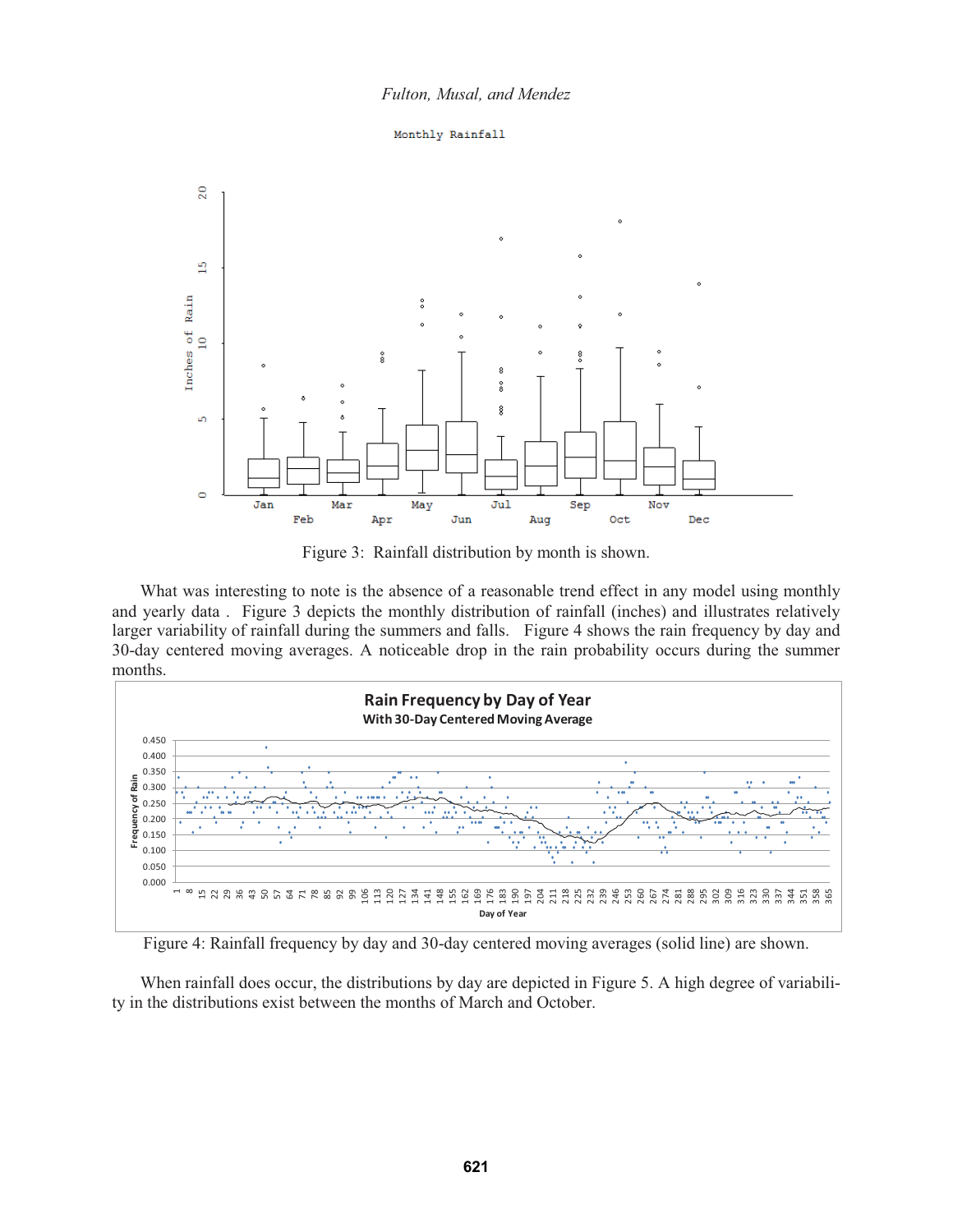*Fulton, Musal, and Mendez* 



Figure 5: Daily distributions of rain by day are shown. Dashed lines represent 25<sup>th</sup> and 75<sup>th</sup> percentiles.

### **2.4 Simulation Flowchart**

The rainfall simulation itself was relatively straightforward. Initially implemented in Excel using VBA script, it was ported over to ProModel® as part of a simulation class and designed using the "tank" model subroutines that allow quantitative, continuous distribution modeling. Figure 6 depicts the simulation flowchart, which is similar to that of Mun & Han (2012), although derived independently prior to construction of the RWH system.

In this simulation, variables are initialized, and design of experiments factors associated with roof square footage and cistern volume in gallons are set to {3000, 3500, 4000, 4500, 5000} and {15000, 20000, 25000, 30000, 35000, 40000}, respectively. Additionally, the expected number of daily occupants are evaluated on the set  $\{2, 3\}$ . The starting cistern volume for all simulation runs was set to 50% of tank capacity, as priming the cistern is necessary for plumbing checks regardless of rainfall availability.

Individual water demand was based on National Geographic (2011) analysis (uniform between 40.8 and 69.3 gallons per person per day). This consumption rate coupled with the expected number of individuals assumed to occupy the home on any given day (2 or 3).

The capture efficiency of rainfall was estimated to be uniformly distributed between .75 and .90 based on the Texas Manual on Rainwater Harvesting (2005). Because of the estimated occupancy of the owner, the simulation horizon was set to 30 years. Given the necessity to bracket the volume in the tank tightly, a 100-gallon margin of error and a 95% confidence interval were selected, resulting in a 238-run requirement given an initial standard deviation of 782.42 gallons for a 30-year scenario run.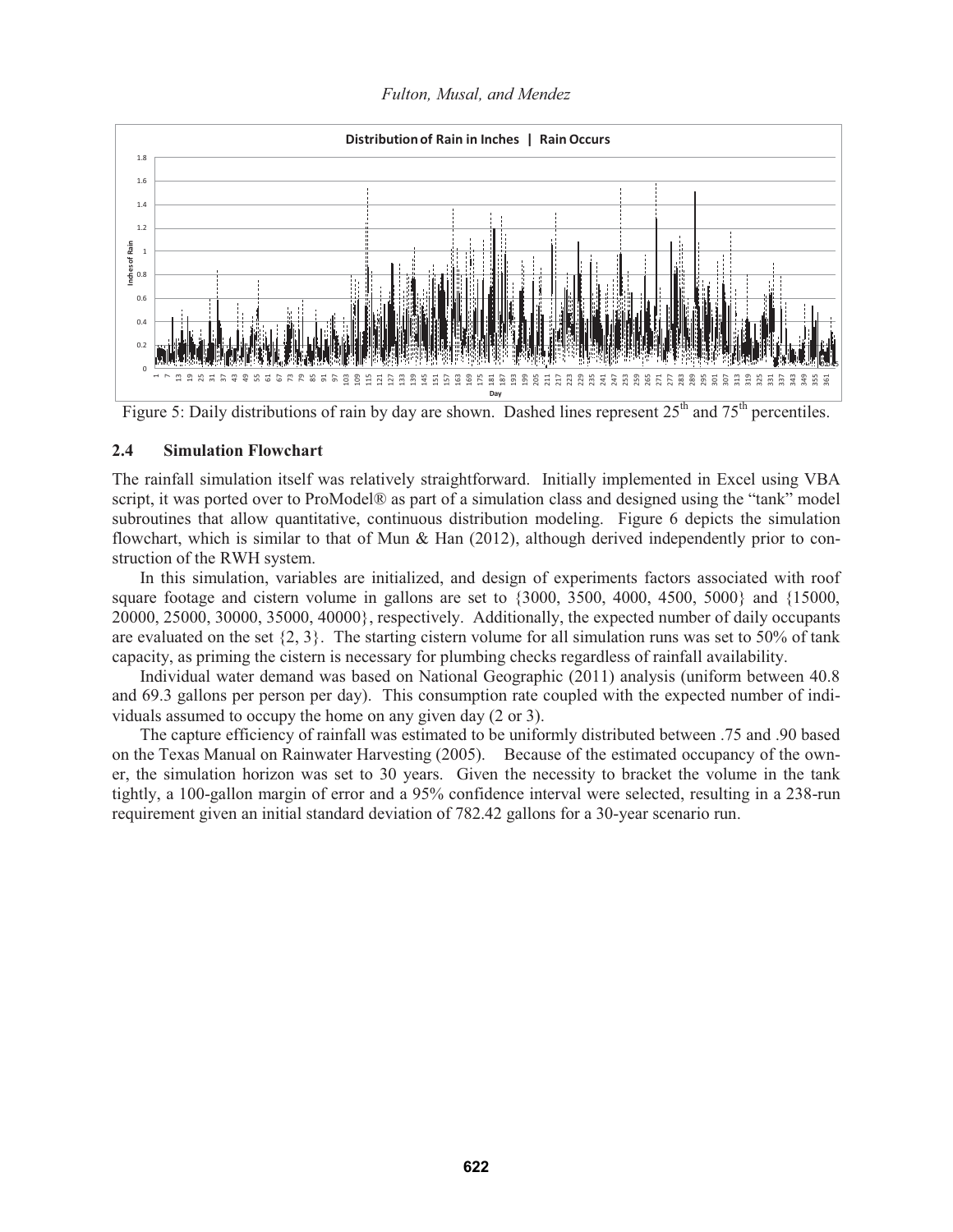

Figure 6: The flowchart for the simulation is shown.

# **3 RESULTS AND DISCUSSION**

Verification of the system design was conducted with the owners and by use of previous literature (Mun & Han, 2012). Validation of the simulation revealed that no statistically significant or practically relevant differences existed between the a priori and posterior distributions. Convergent validity was achieved by programming the simulation using two different tools and by having four student teams conduct simulations, all of which reached similar conclusions.

 An effective way to display the results of this simulation are via response surface charts. Figure 7 represents the contour plot for cistern volume and roof surface area against reliability with the expected number of occupants set to 2. This figure depicts the optimal configurations for roof are and cistern size for the distributions discussed earlier. Specifically, any combination of roof sizes greater than or equal to 4,000 square feet coupled with cistern sizes of greater than 30,000 gallons would result in a 100% reliable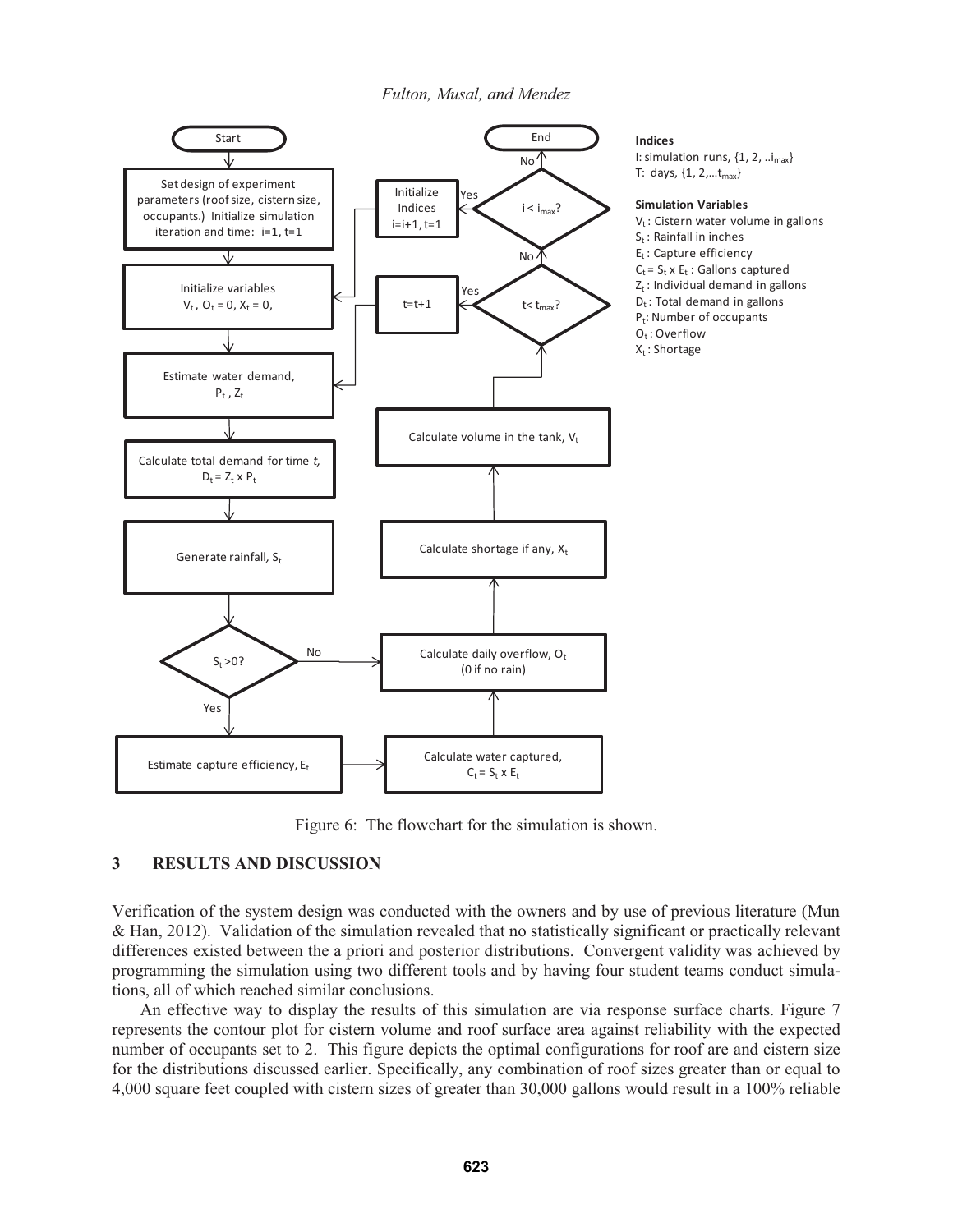system. In fact, 5,000 square feet of roof space and 40,000 gallons of cistern capacity resulted in an absolute minimum of more than 10,000 gallons in the tank after 238 iterations of 30-year runs.



Figure 7: Contour plot of rainfall versus cistern volume and roof surface area for two occupants is shown.

 Figure 8 shows the effect of adding a third occupant to the demand structure. Unfortunately, the results are not nearly as encouraging as Figure 7 when the number of occupants increase from two to three. In fact, the best reliability achieved in 238 iterations of 30 years is 90.76% (with 5,000 square feet and a 40,000 gallon cistern.) Additional cistern capacity would result in more rapid changes in reliability. In fact, about 5,500 square feet of roof space with a 40,000 gallon cistern is required to achieve a 100% reliable system. (Additional work will investigate capture efficiency rates as well to address this issue.)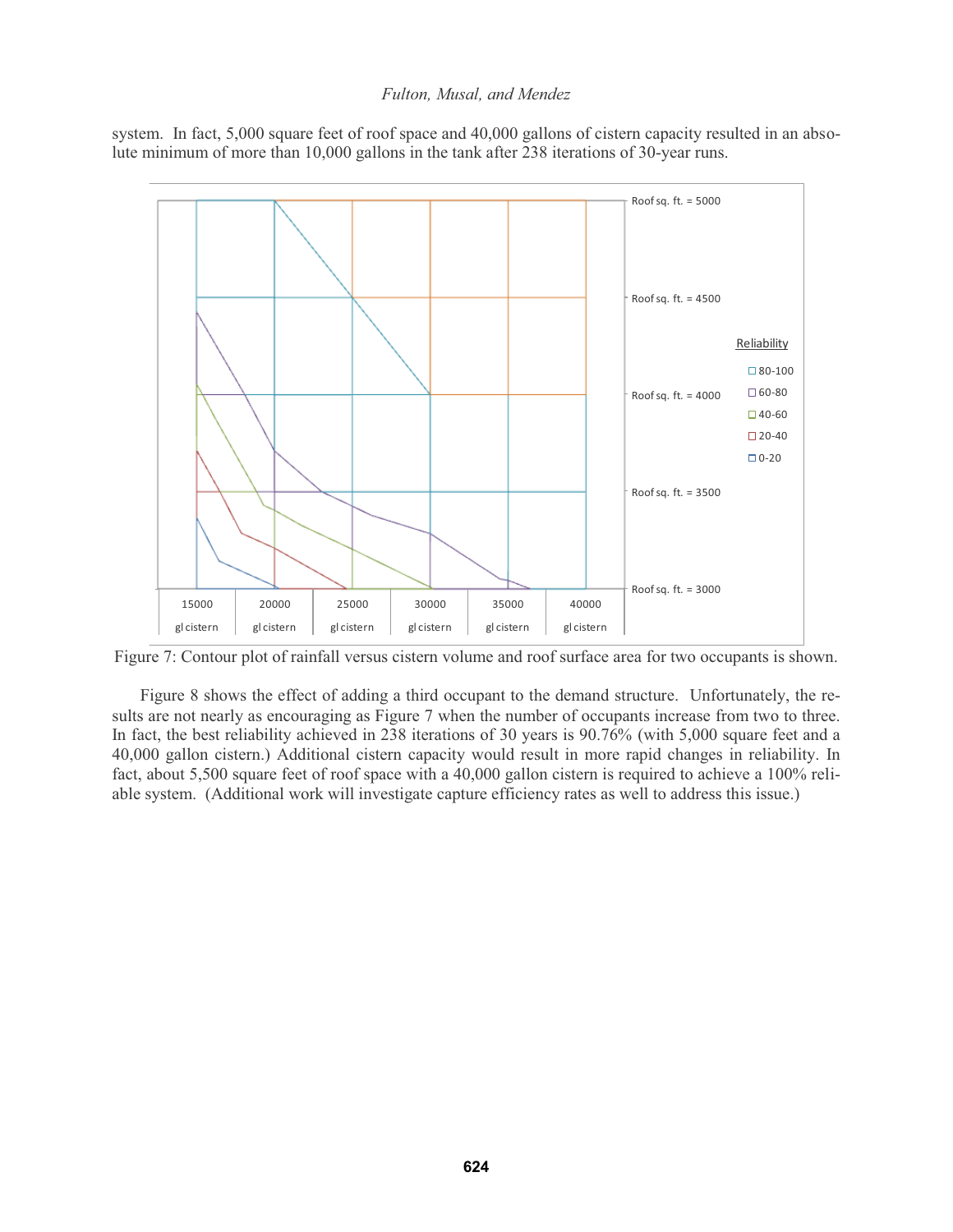*Fulton, Musal, and Mendez* 





 Fitting a multiple regression equation to describe the response surface chart for two occupants (Figure 7) was straightforward. Based on the runs, squared terms and an interaction were included in a reasonable model ( $\mathbb{R}^2 = .950$ , Se = 6.836, F(5, 24) = 90.372, p < 0.01). Equation 2 is the model (all coefficients statistically significant at the p<.001 level) that describes reliability, *X*, measured on [0, 100].

$$
X = -619.95 + .014C + .229R - 9.32 \times 10^{-8}C^2 - 1.95 \times 10^{-5}R^2 - 1.78 \times 10^{-6}C \times R
$$
 (2)

 The median absolute deviation for this regression model was 4.334, which would equate to 4.334% reliability. The maximum error was 12.191, and the minimum error was .296 (a near perfect fit).

 A separate model was analyzed to describe the three occupant contour plot (Figure 8). The model produced was equally interesting with  $R^2 = .941$ ., Se =7.189, F(5, 24) =76.507, p<.001. Again, all coefficients shown in Equation 3 were significant at the .001 level except for the square of the cistern volume, which is not significant ( $p=0.626$ ). Including this term in the model (although it might reasonably be removed), the regression model follows.

$$
X = 412.054 - .008C - .190R + 1.044 \times 10^{-8}C^2 + 1.950 \times 10^{-5}R^2 + 2.098 \times 10^{-6}C \times R
$$
 (3)

 Again, the fit here was tight, with a median absolute deviation of 5.09%. The maximum absolute deviation was 12.85%, and the minimum absolute deviation was .340%, nearly perfect.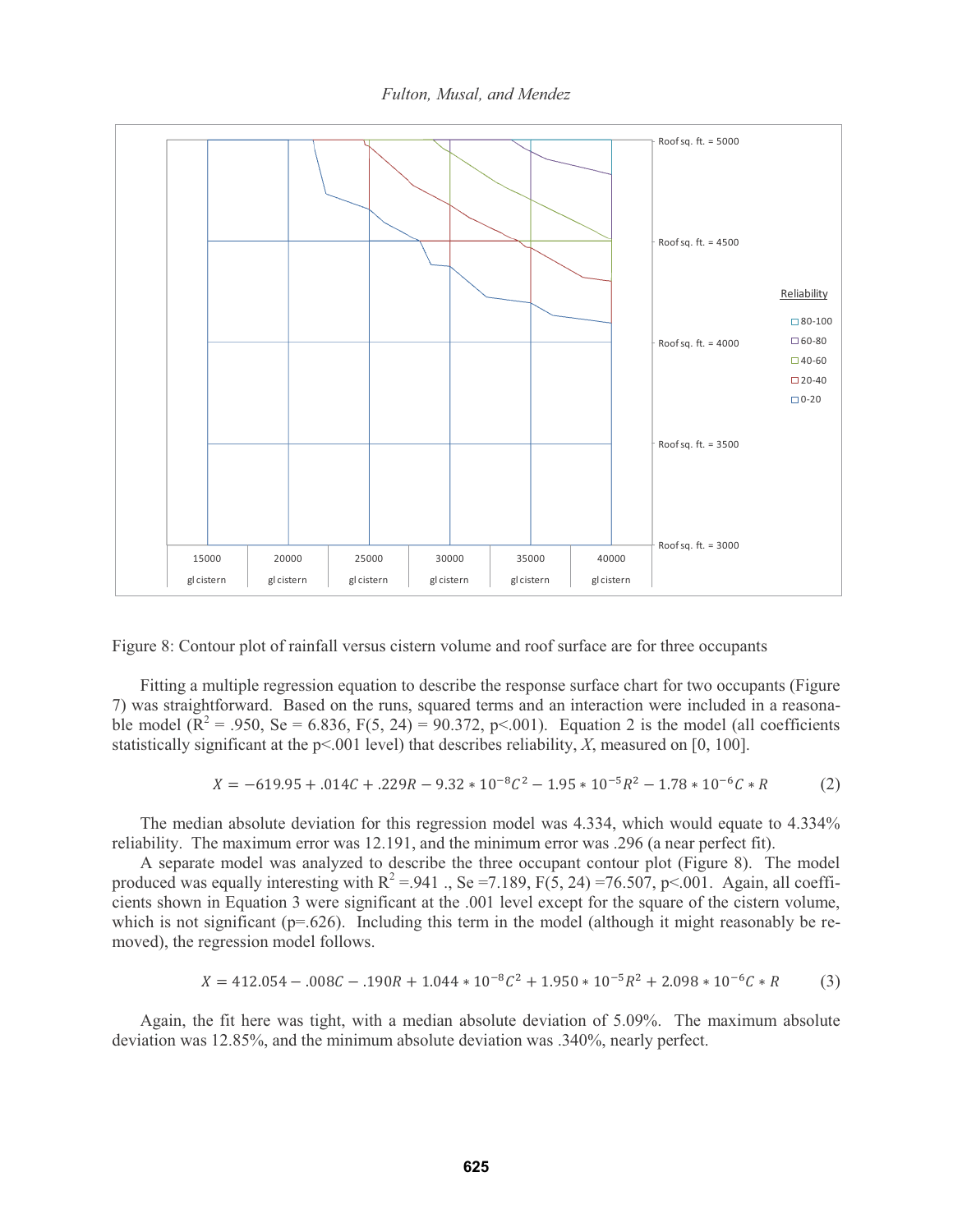### **4 CONCLUSIONS**

Several conclusions became apparent from this analysis. From an engineering perspective, any combination of roof surface area and cistern volume that rest in the 100% reliability region of Figure 7 is likely to be sufficient for engineering an RWH system, but for houses with expected occupants of three or more, even a 40,000 gallon cistern and 5,000 square feet of roof space is not quite sufficient for 100% reliability. Second, non-stationarity of rainfall is not an important consideration for this particular region of Texas. Although it is likely a consideration for aquifer and stream management given that demand may outpace supply due to population growth, rainfall changes are not readily apparent over the last 64 years in this region. Initially, we had expected otherwise. Third, models that use reasonable distributions provide the ability for researchers to generate response RWH surface contour plots as shown in Figure 7 and 8. These plots are useful in designing future RWH systems in any region for which supply data are available. Fourth, fitting multiple regression models to the plots may provide a simple method for initial engineering estimates. Fifth, the results of simulations like this one may be used for planning purposes, as in the case of this study.

 Our work to improve RWH planning and execution is ongoing, and we will continue developing both rainfall generation models as well as simulations to support construction efforts. Future work will expand the number of occupants and manipulate demand considerations as well as efficiency rates.

# **REFERENCES**

- Abdulla, F.A., & A. W. Al-Shareef. 2009. "Roof Rainwater Harvesting Systems for Household Water Supply in Jordan." *Desalinization* 243:195-207.
- Basinger, M., F. Montalto, and U. Lall. 2010. "A Rainwater Harvesting System Reliability Model based on Nonparametric Stochastic Rainfall Generator." *Journal of Hydrology* 392:105- 118.
- Evans, C.A., P.J. Coombes, and R.H. Dunstan, RH. 2006. "Wind, Rain and Bacteria: The Effect of Weather on the Microbial Composition of Roof-Harvested Rainwater." *Water Research* 40: 37-44.
- Guo, Y. and B.W. Baetz. 2007. "Sizing of Rainwater Storage Units for Green Building Applications." *Journal of Hydrologic Engineering* 12(2): 197-205.
- Lall, U., and A. Sharma. 1996. "A Nearest Neighbor Bootstrap for Resampling Hydrologic Time Series." *Water Resources Research* 32(3): 679-693.
- Magyar, M.I., V.G. Mitchell, A.R. Ladson, and C. Diaper. 2007. "An Investigation of Rainwater Quality and Sediment Dynamics. *Water Science & Technology* 56(9) 21-28.
- Milley, P.C.D., J. Betancourt, M. Falkenmark, R. Hirsch, Z.W. Kundzewicz, D.P. Lettenmaier, and R.J. Stouffer. 2008. "Stationarity is Dead: Whither Water Management?" *Science Magazine*, 319: 573- 574.
- National Geographic. 2011. "Water Footprint Calculator Methodology and Tips. Accessed 10 March. http://environment.nationalgeographic.com/environment/freshwater/water-calculator- methodology/
- National Oceanic and Atmospheric Administration. 2012a. NNDC Climate Data Online. Accessed 7 March.

http://cdo.ncdc.noaa.gov/pls/plclimprod/poemain.cdobystn?dataset=DS3240&StnList=41 7945